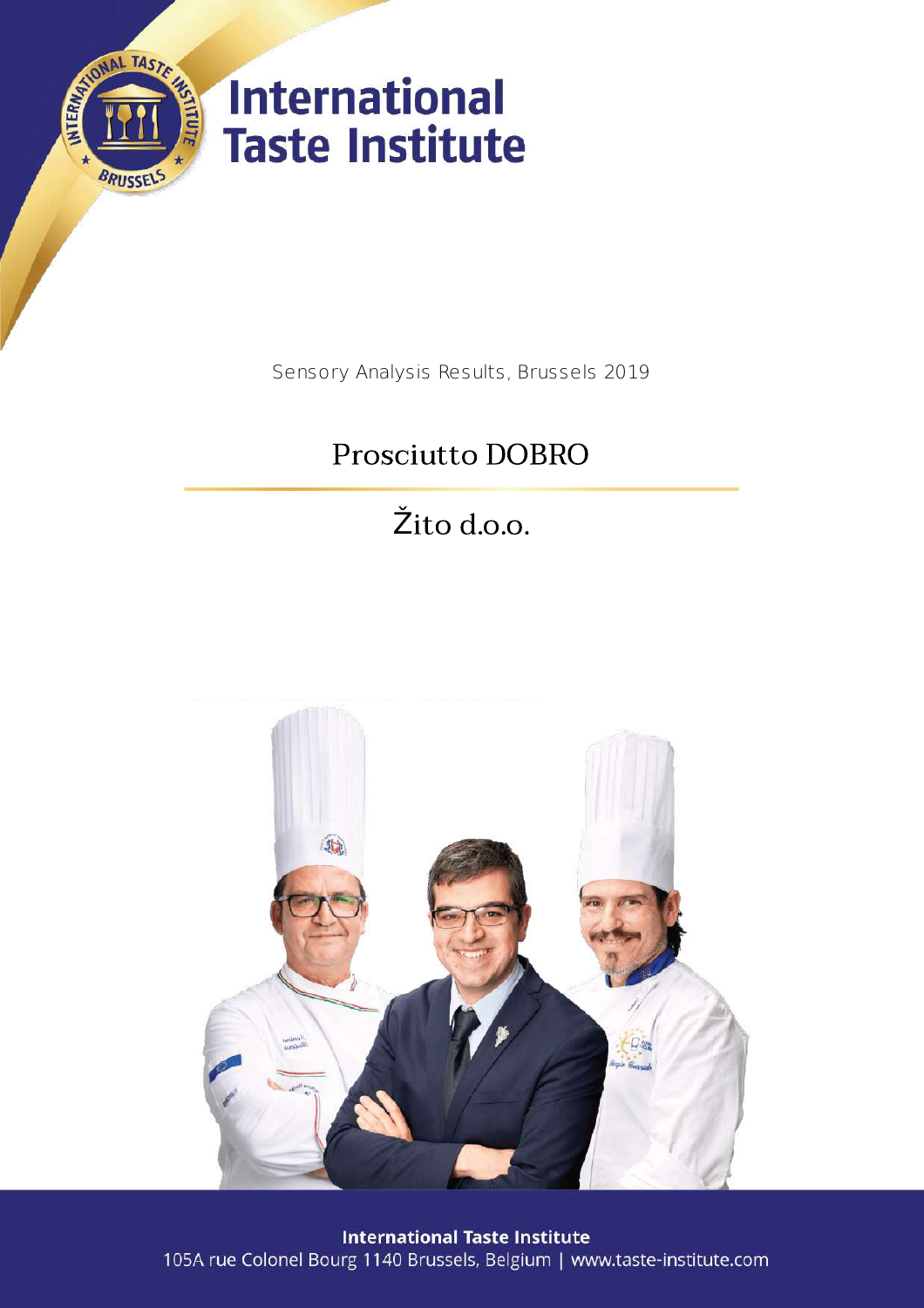

## Sensory Analysis Results

Prosciutto DOBRO Žito d.o.o.





## Sensory Evaluation



Empulled

Eric<sub>de</sub>Spoelberch **Managing Director** 



Laurent van Wassenhove **Managing Director**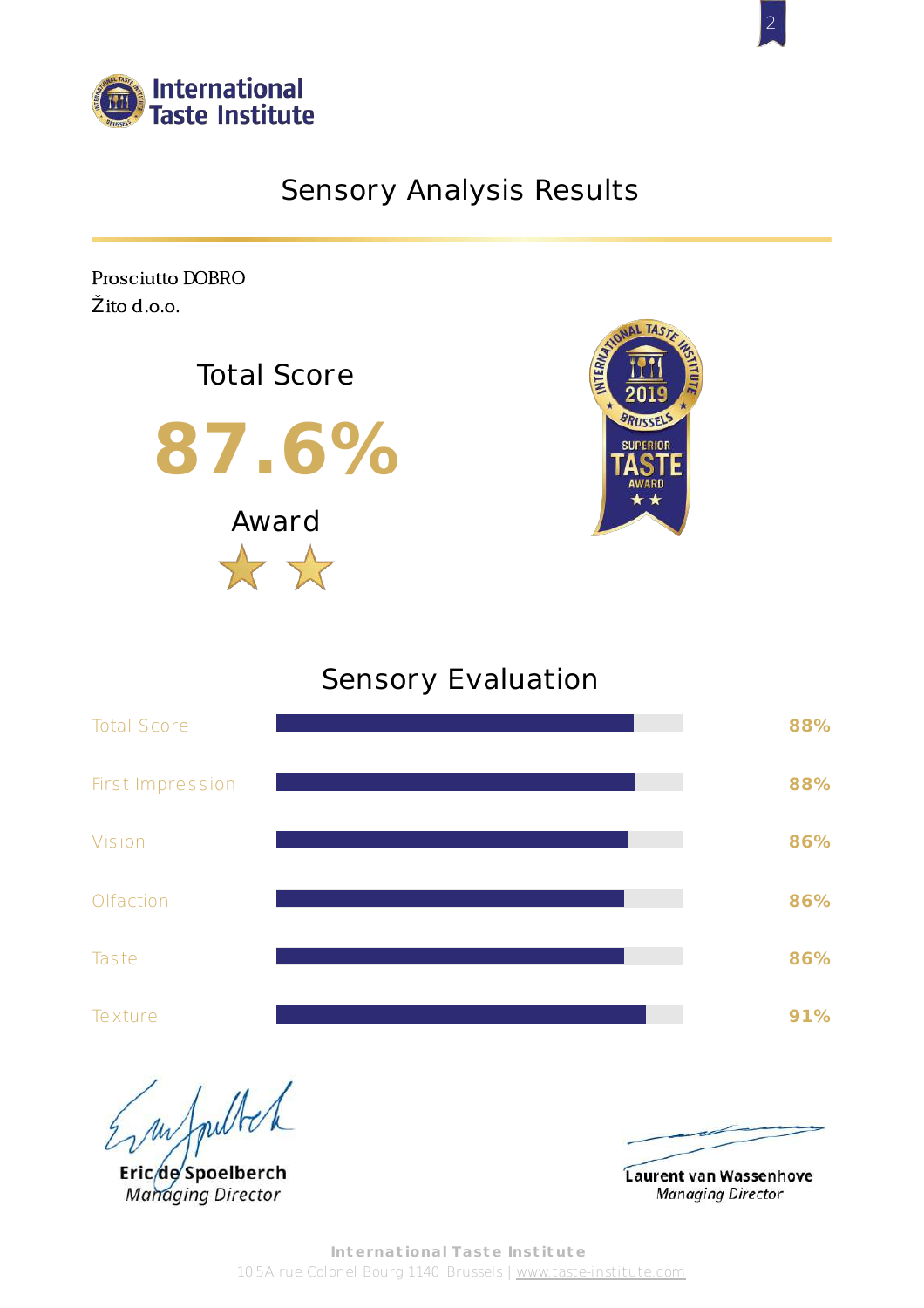

## The jury

3



## The world most professional jury of taste-experts

- Products are tested by a large panel of professional taste-experts, members of the world's most prestigious Chef & Sommelier associations.
- Over 200 jury members are carefully selected based on their experiencein tasting. Their talents are recognized in Chef and Sommelier competitions or by renowned institutions such as Le guide Michelin or Gault & Millau.
- Our jury members include many head-Sommeliers & Chefs from Michelin starred restaurants like El Bulli(Spain) or Le Jules Vernes (France), best Chefsor Sommeliers from various European countries, like Italy, Spain, Portugal, Belgium, Netherlands, Hungary etc,... Chefs cooking for personalities like the French president or the Queen of England.
- Judges come from over 20 countries. They are all external and independent.

## Our partner Chef & Sommelier Associations

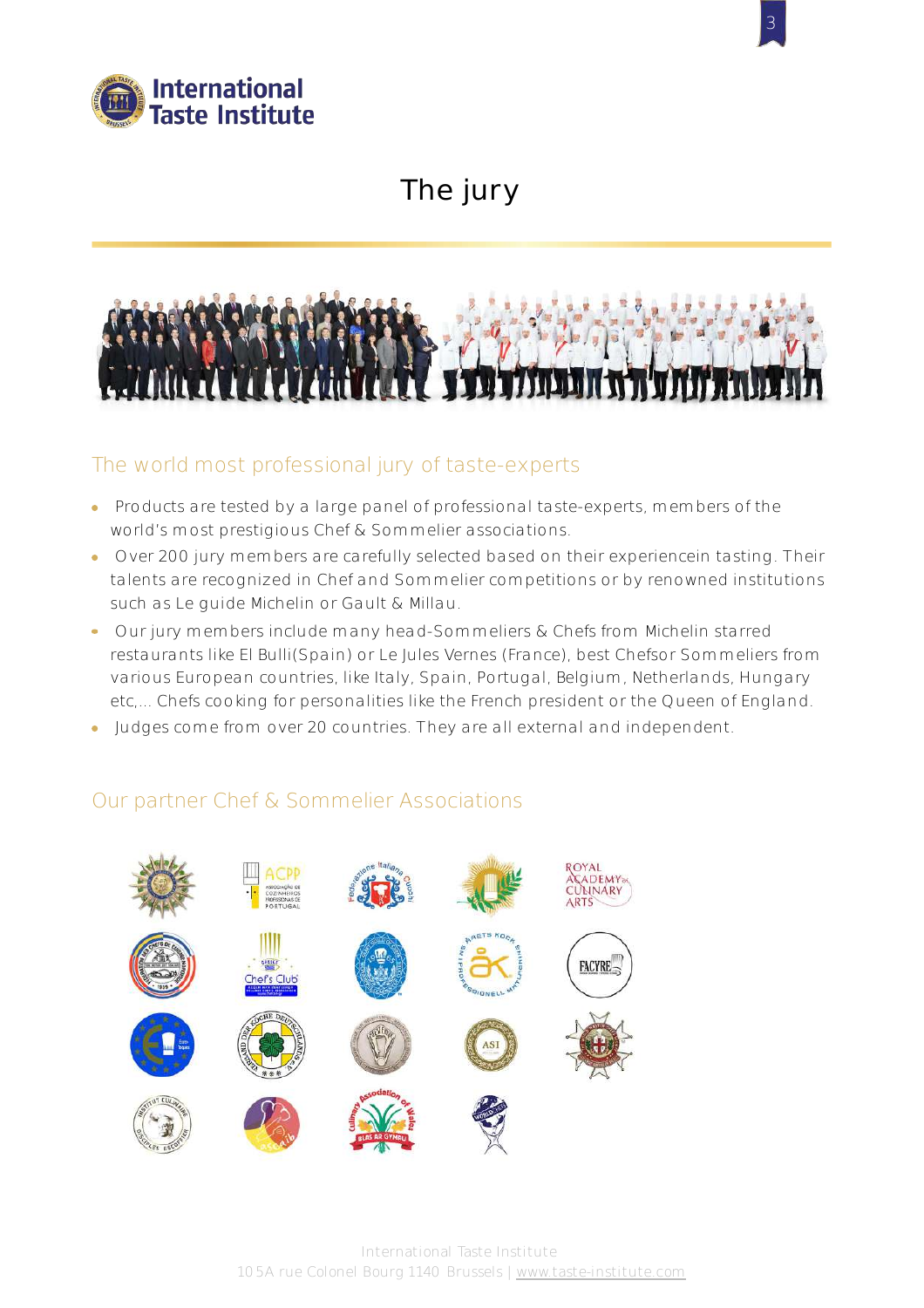

## Tasting Methodology



### Blind Sensory Analyses

Products are blind-tested, meaning that the tasters are not aware of brand name, product name nor origin of the product. They only receive a short description of the product category.

4

- Each product is evaluated for its organoleptic quality following a systematic approach based on the 5 International Hedonic Sensory Analysis criteria (AFNOR XP V09A standards): First Impression, vision, olfaction, taste, texture (food) or final sensation (drinks).
- Each jury member evaluates and scores the product on his/her own, in silence and without communication with other jury members.



## Product preparation & presentation

- All products are presented in standardized transparent or white chinaware. This methodology ensures that any bias or preconceived opinion about a food productor a beverage is avoided.
- The products are prepared and served according to a precise protocol strictly respecting the producer preparation and serving instructions.
- The Taste Institute reserves the right to test the physical and chemical components of the samples with accredited laboratories to ensure that the products tested match the quality of products available to consumer.



## Tasting Philosophy and scoring method

- It is not a competition: each product is scored on its intrinsic organoleptic quality.
- The products are evaluated and scored according to what is expected from a consumer product from its category.
- Jury members are not asked whether they personally like the product or not, but how good its organoleptic qualities are for a consumer product in its category.

To some extent, taste is subjective and there certainly isa cultural factor

in taste; however, 15 years of taste evaluation experience with some of the best taste experts in the world has demonstrated that in most cases there is a very strong consistency in the evaluations.

To reflect the overall hedonic quality, the Total score is a weighted average of the 5 International Sensory Analysis criteria.